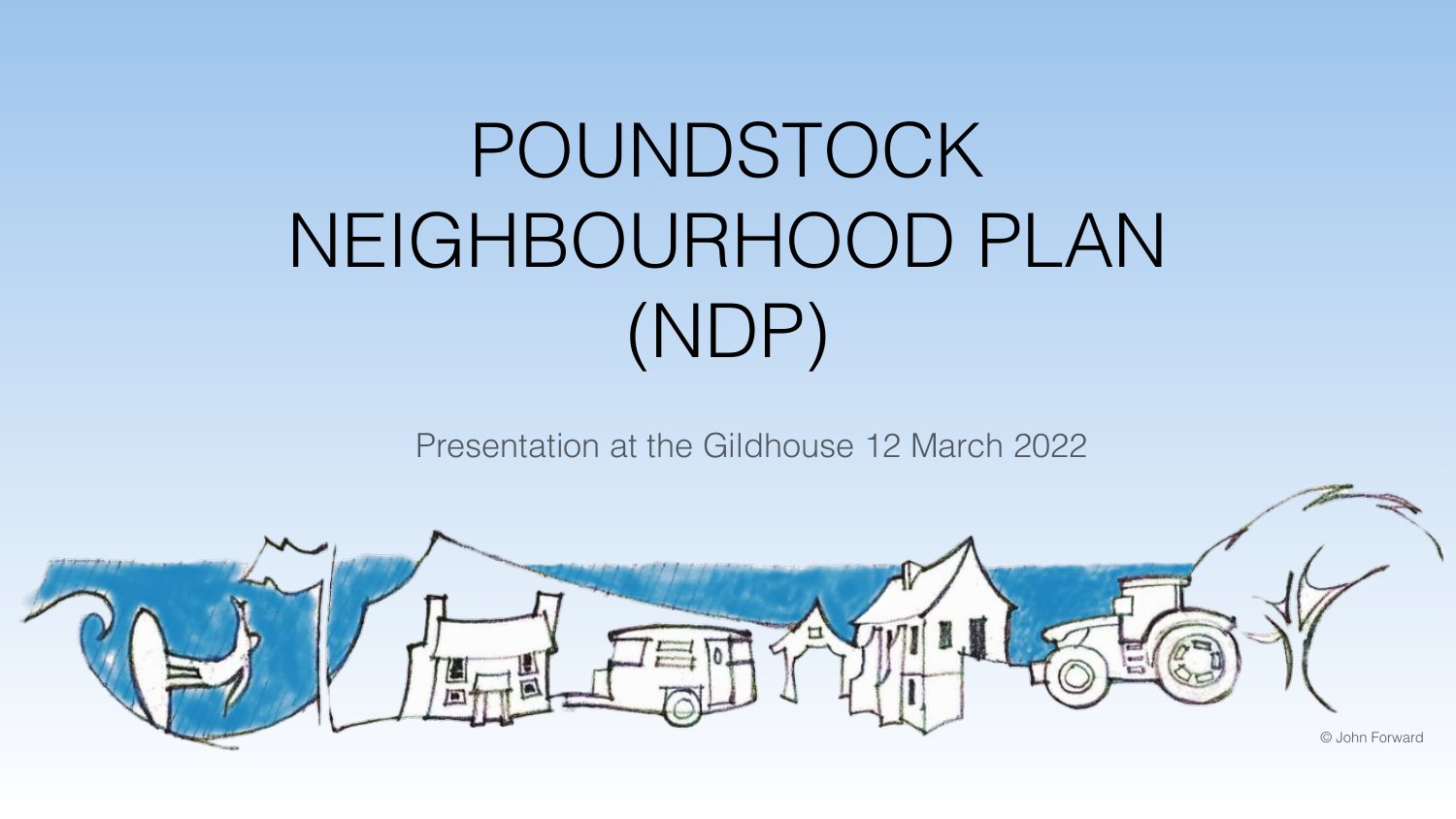Poundstock Treskinnick **Bangors** 

**Tregole** 

Helscot

Millook

### Poundstock Parish

**Widemouth**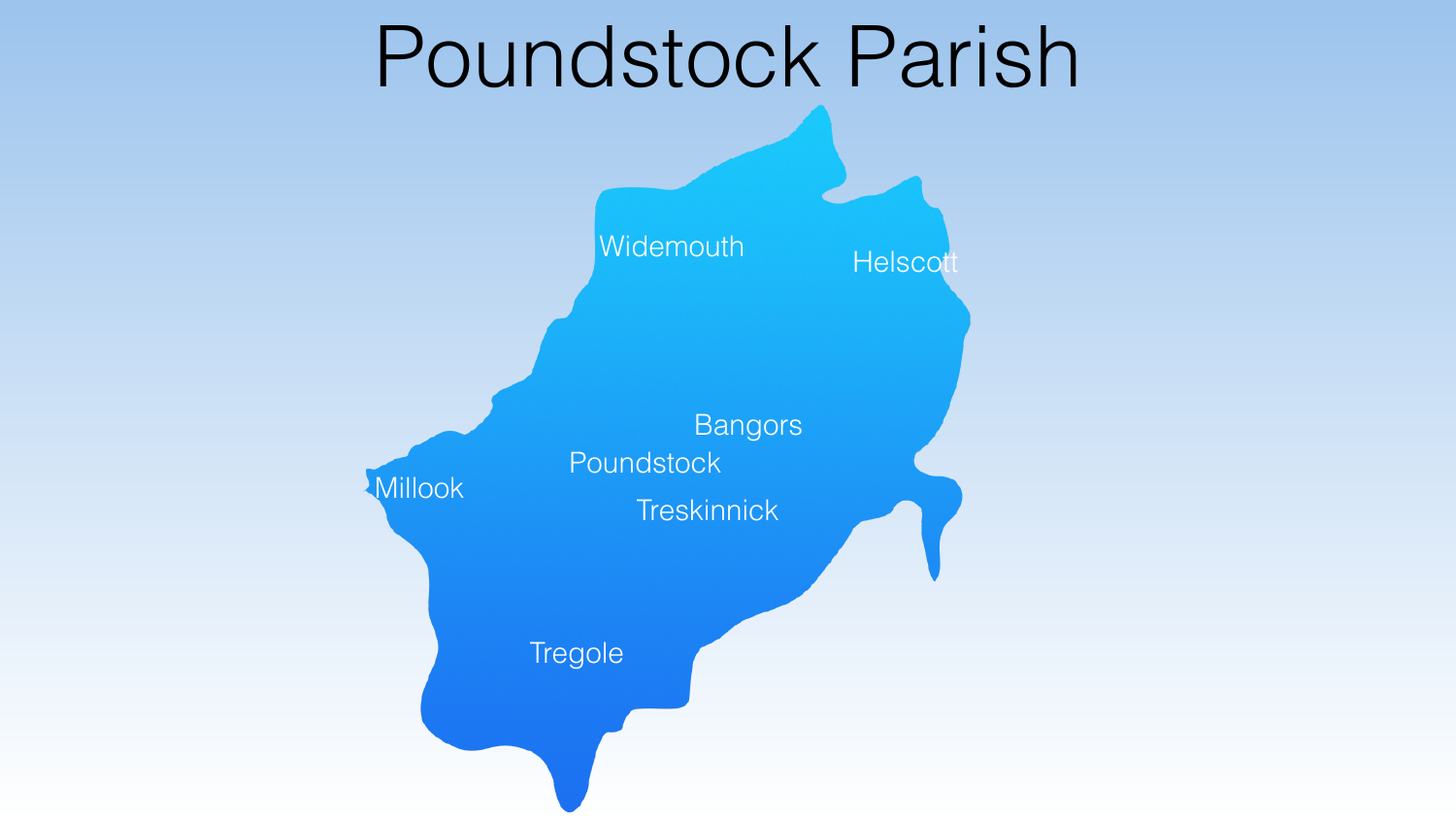## NDP Committee Members

- Matthew Blows (Chairman)
- Brenda Alison (Vice Chairman)
- Lyn Smith (Secretary)
- Sara Beckett (Treasurer)
- Stephen Blake
- Rachel Roberts
- **Barry Rogers**
- Nicky Vereker
- Phyllis Ward



 $\bullet$  . The set of the set of the set of the set of the set of the set of the set of the set of the set of the set of the set of the set of the set of the set of the set of the set of the set of the set of the set of the s

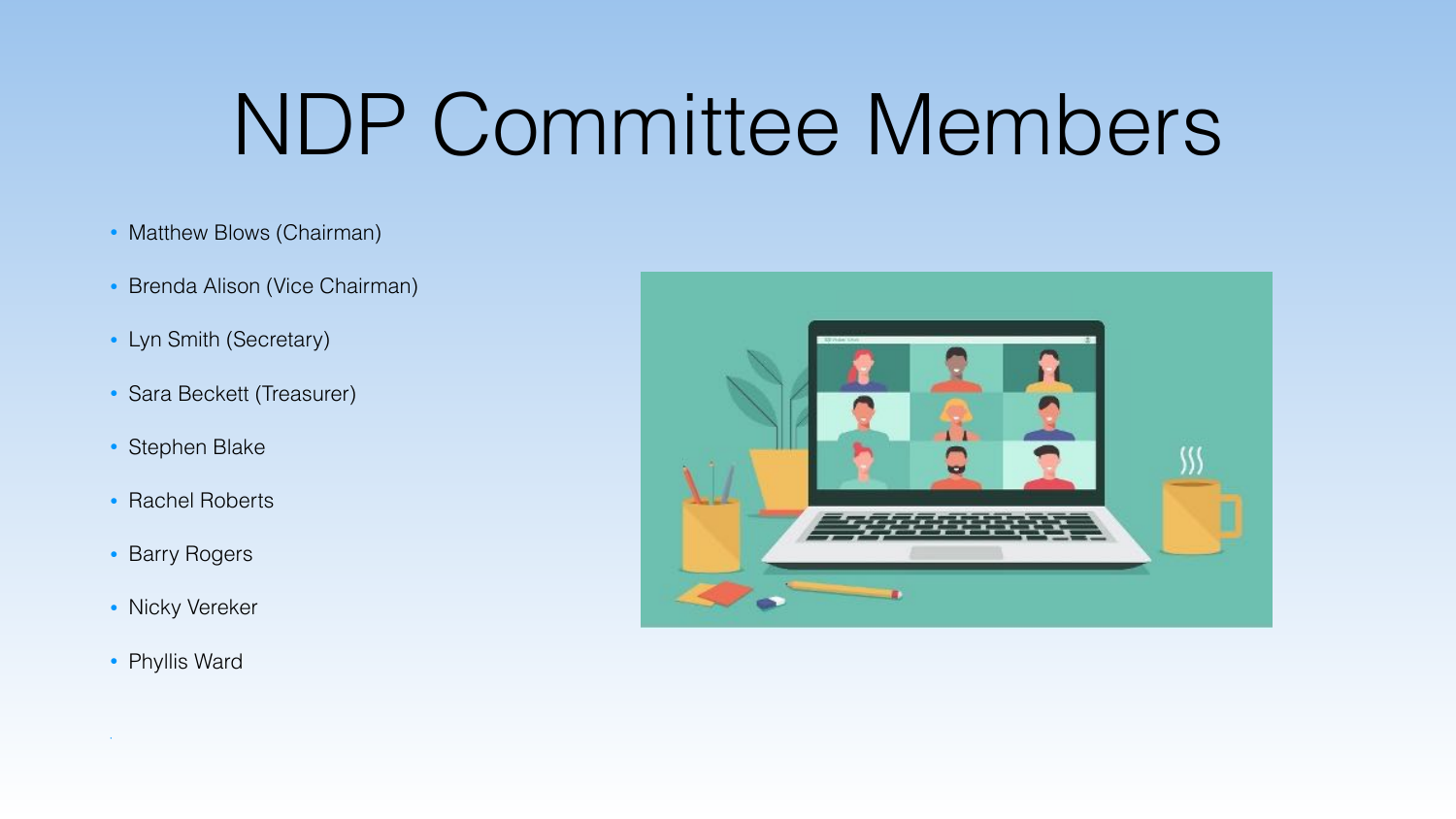- The Localism Act 2011 introduced a new type of community led plan 'The Neighbourhood Development Plan' (NDP).
- Parish Councils can write an NDP for their area giving the local community a chance to create a vision and planning policies for the use and development of land in the parish or neighbourhood.
- Opportunity to influence planning policy.
- Once made the plan will be a material consideration in planning applications. •

### What is the NDP?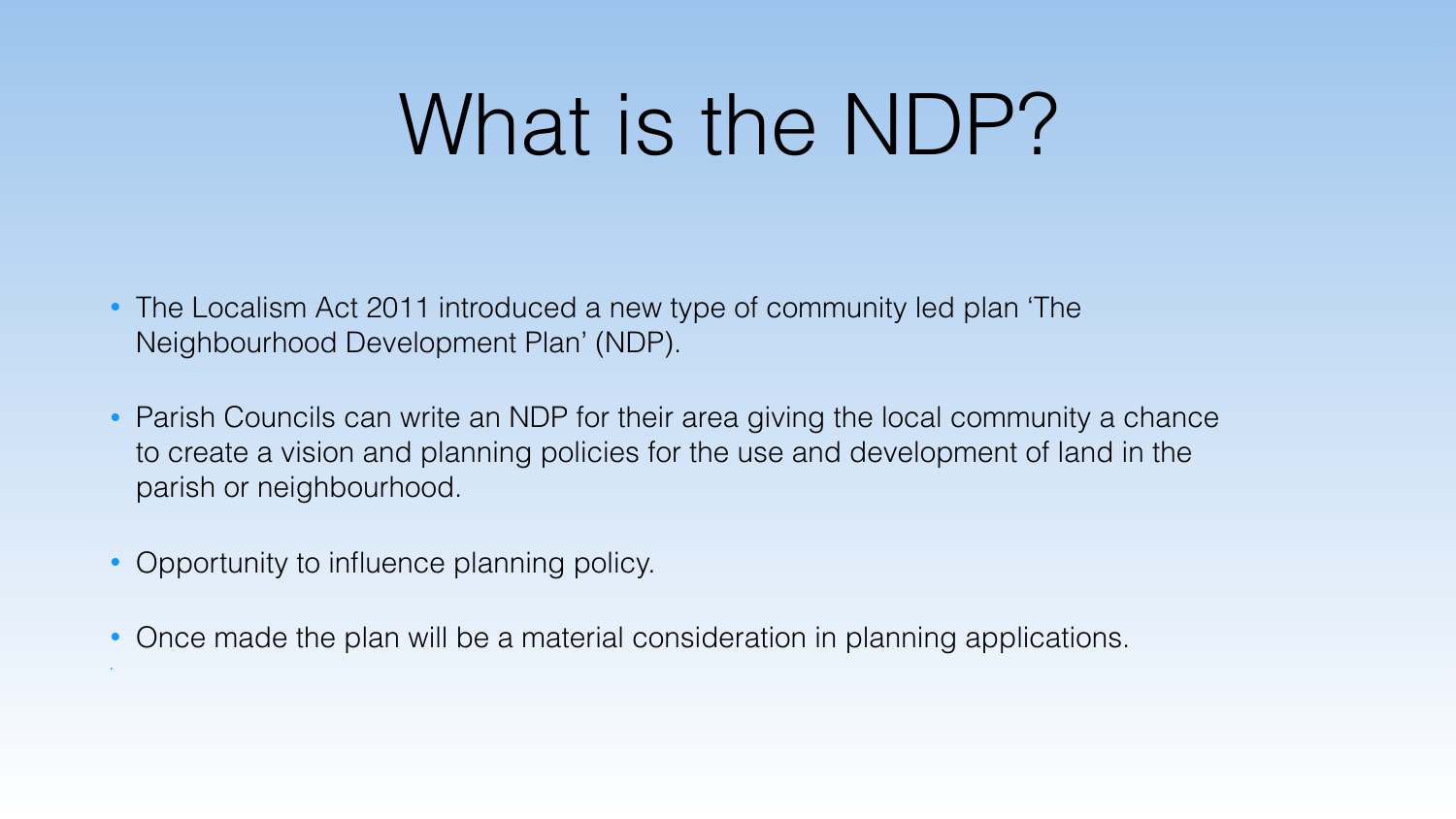## Where are we now?

- We have been going since 2017 but with a hiatus in 2020.
- Near completion of 'Stage 1':

- Designation of Neighbourhood Area.
- Building an evidence base.
- Forming the aims and objectives.
- Just received a Housing Needs Survey report from Cornwall Council.
- Finalising a Landscape Character Assessment Report with Cornwall Council.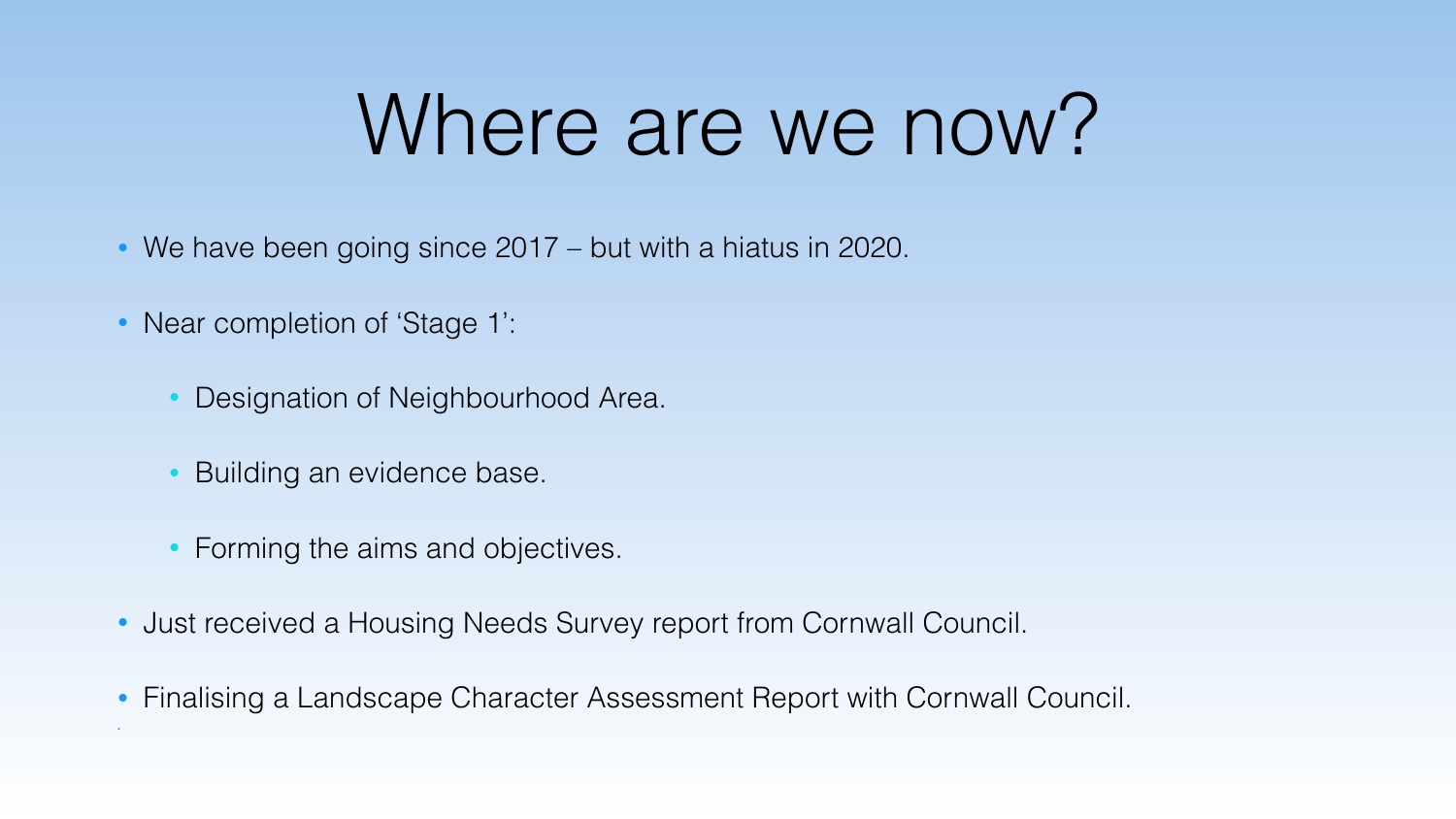





Drafting the NDP; writing the polices to reflect aims and vision by end 2022)

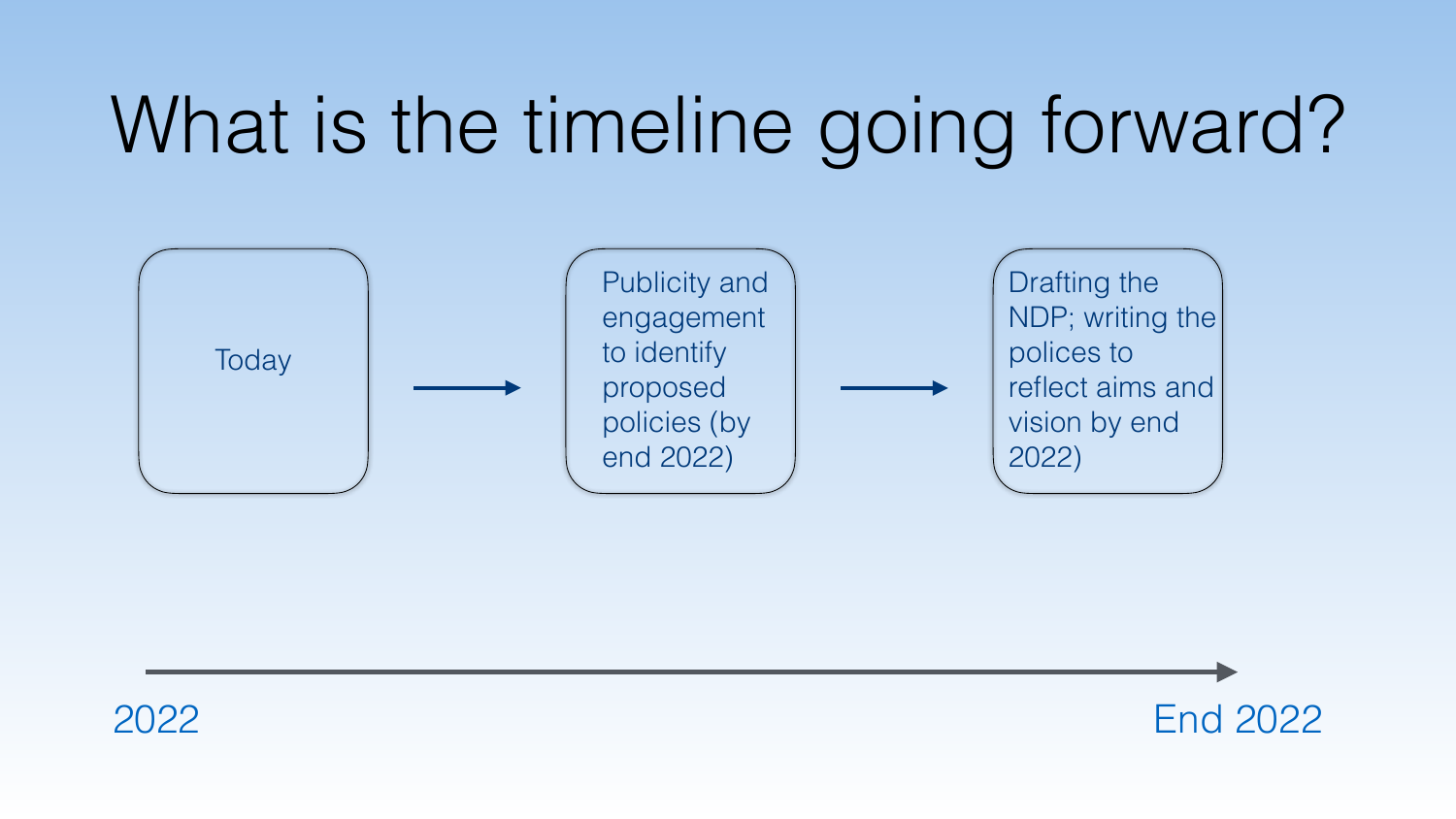Pre-(March 2023)







Approval of draft NDP by parish council (February 2023)

![](_page_6_Picture_2.jpeg)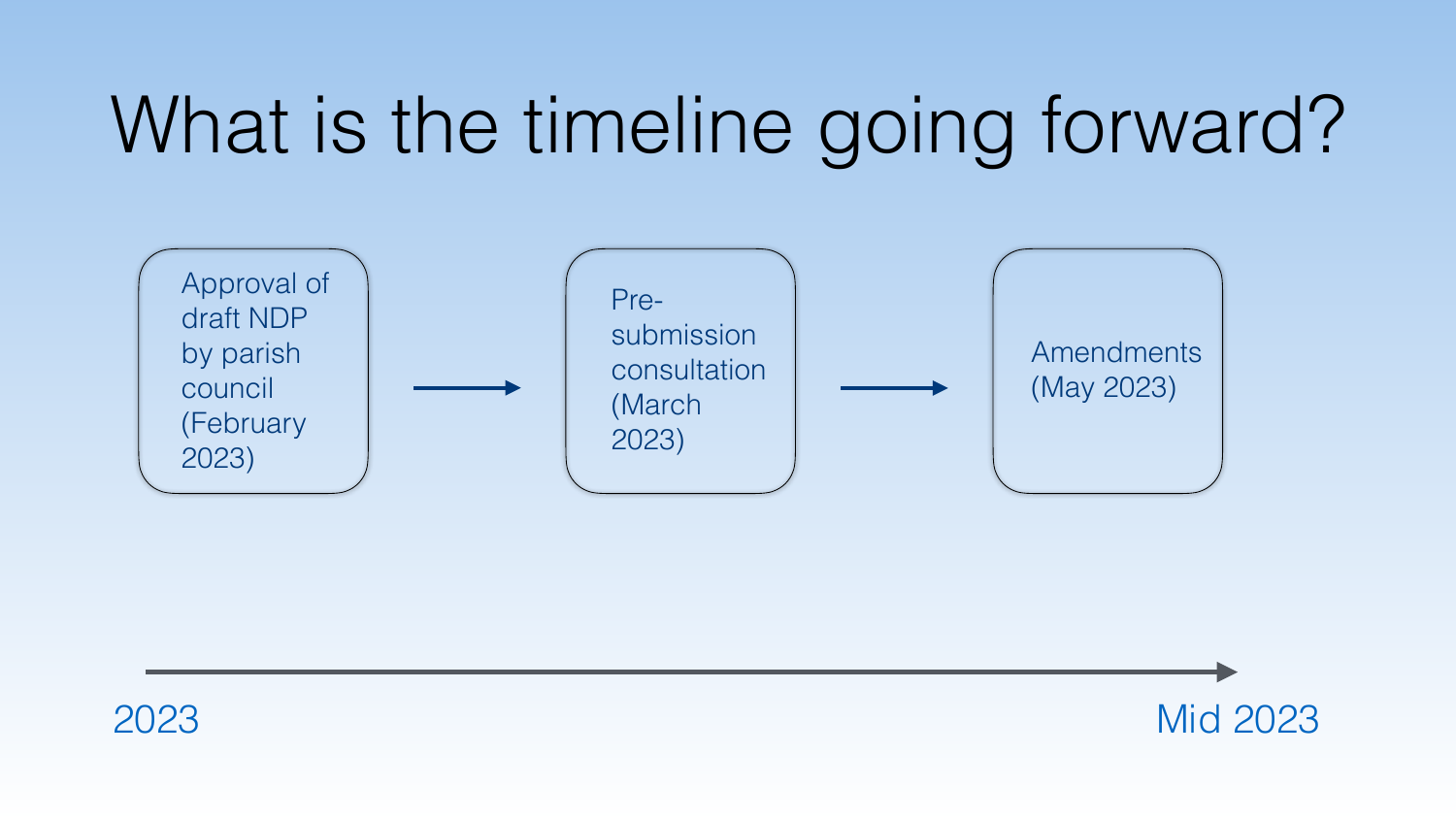Local authority publicises NDP for 6 week period (July-August 2023)

![](_page_7_Picture_4.jpeg)

![](_page_7_Picture_5.jpeg)

Independent examination of 8 weeks (September to October 2023

![](_page_7_Picture_7.jpeg)

Approval of NDP: formal submission to Cornwall Council (June 2023)

![](_page_7_Picture_2.jpeg)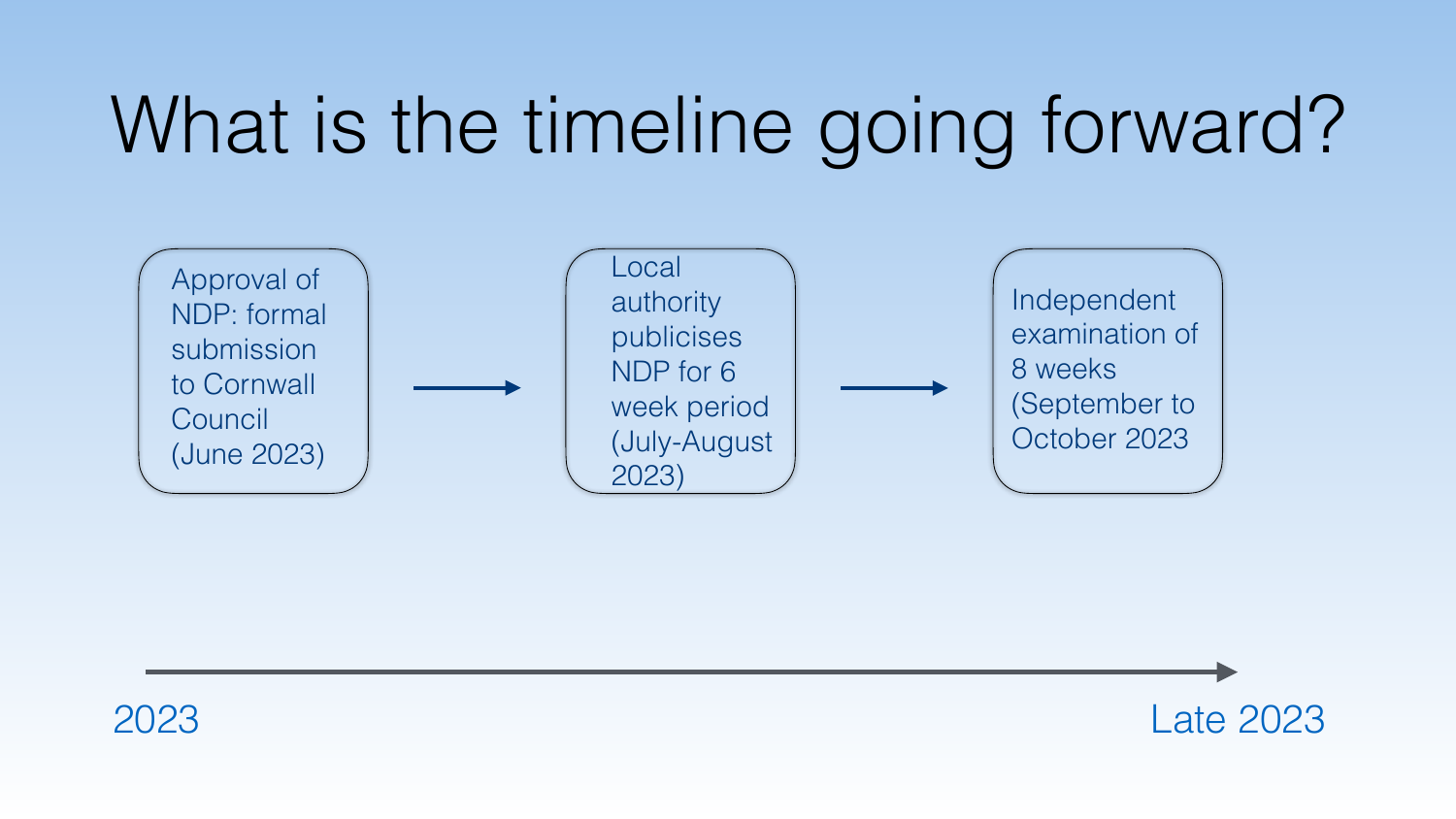### **End 2023**

![](_page_8_Picture_5.jpeg)

### Public Referendum

![](_page_8_Figure_1.jpeg)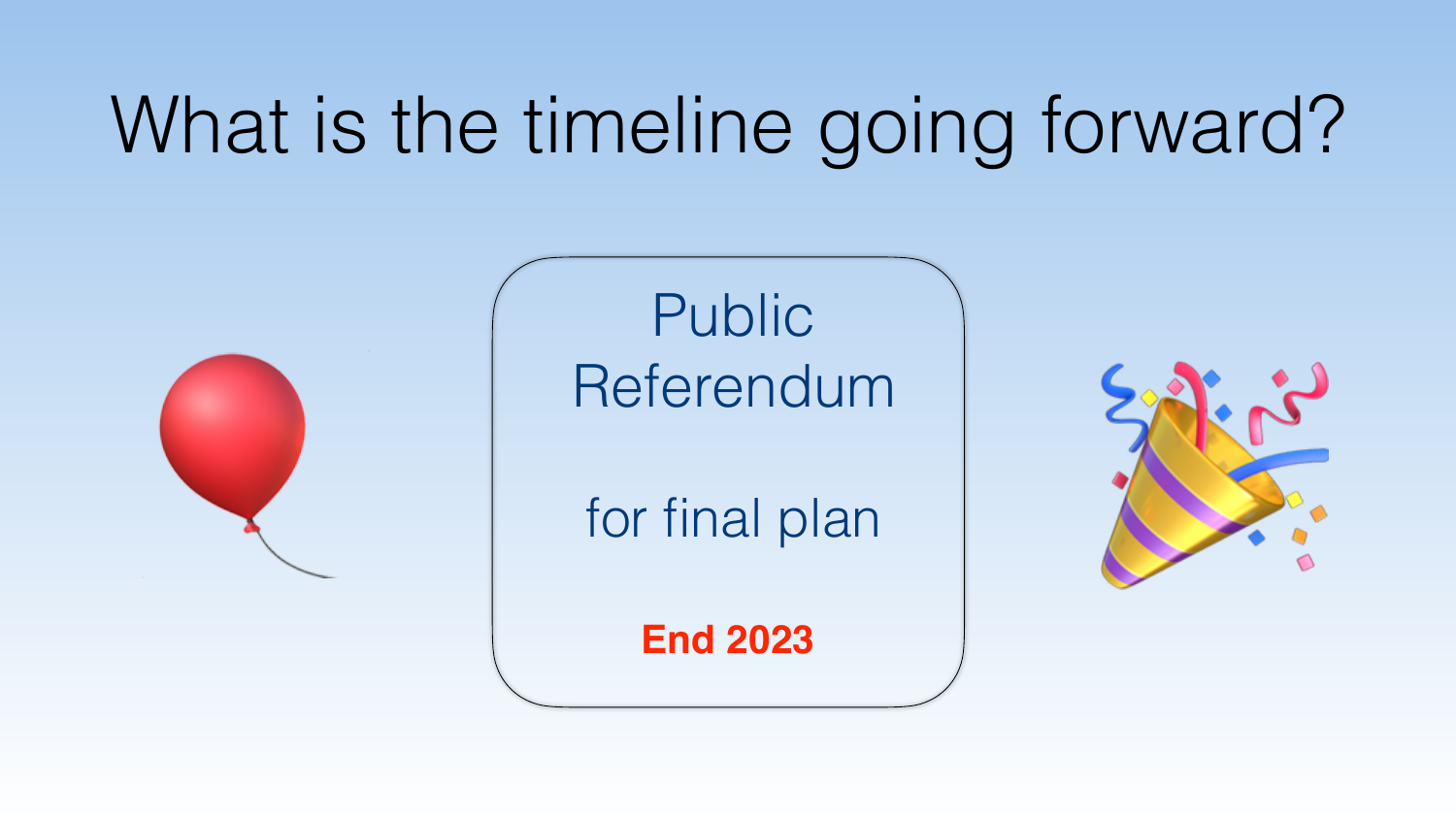• Community Consultation 05.10.2019 in respect of both Development and Amenities.

• Data from Consultation was put into Survey Monkey (enabling objective, on-line survey

### What have we learned so far?

- 
- analysis).
- Although original questions were not designed for Survey Monkey.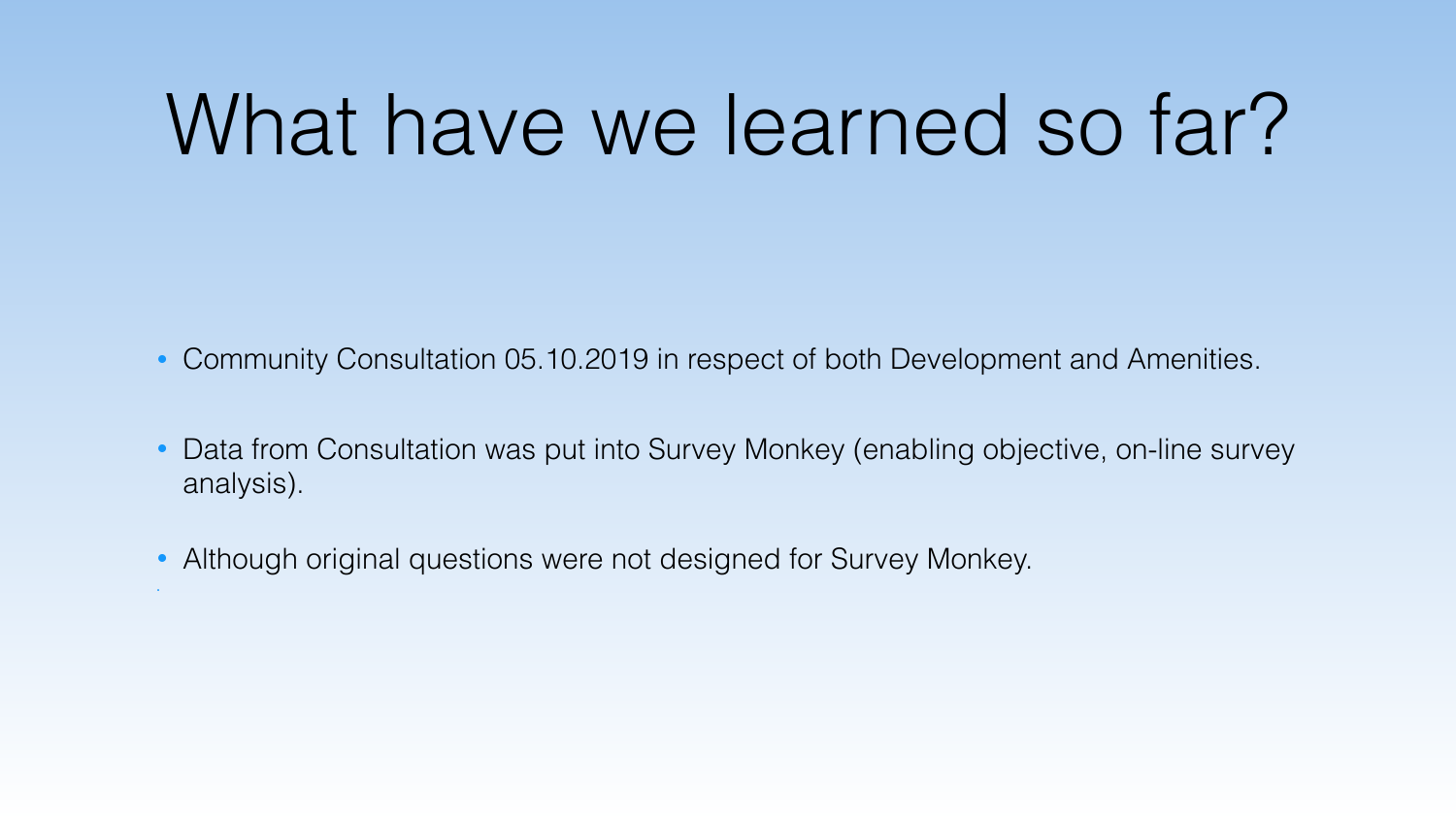## What have we learned so far?

- Housing Needs Survey key findings:
	- Current level of affordable rented stock for Cornwall is 11%, with 8% in rural parishes. For Poundstock it is 5%.
	- 8 'affordable' new homes since 2009.
	- 20% of respondents are potentially in need of affordable housing.
	- 73% of these respondents need to move in the next 2 years.
	- 17 "hidden" households who would like an affordable home but are not registered.
	- 90% of respondents support affordable housing development
	- Free text responses (by number of times mentioned): Bangors 22, Widemouth 12, Poundstock 9 and Treskinnick 8.

 $\bullet$  . The contract of the contract of the contract of the contract of the contract of the contract of the contract of the contract of the contract of the contract of the contract of the contract of the contract of the co

• Answer to the question: if there was future housing development within the parish where would you prefer to see it located?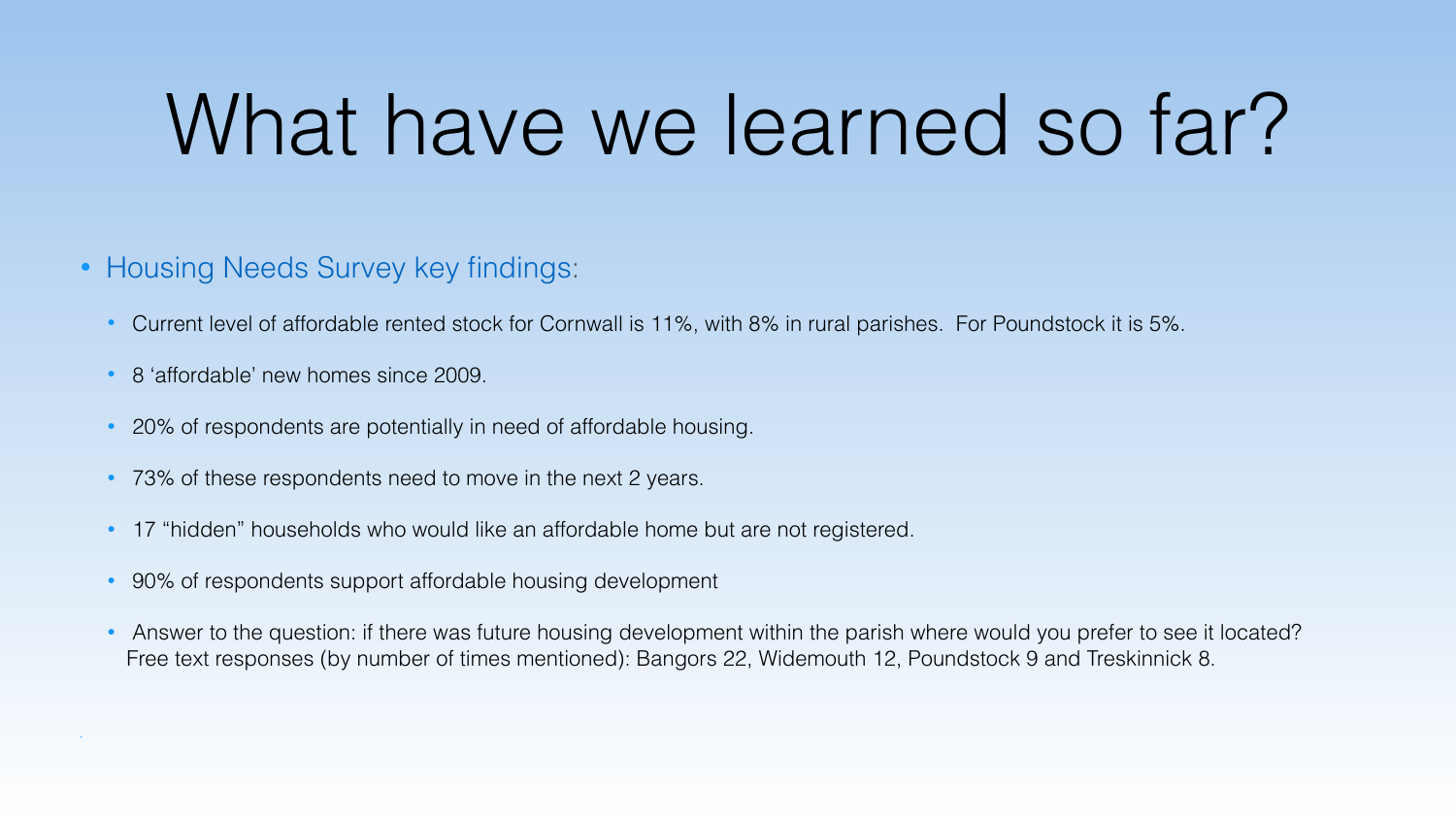### • Landscape Character Assessment key preliminary findings:

- Further protection orders for woodland near areas of development
- Maintain good quality bathing water by avoiding pollution through runoff from fields
- Housing needs should be balanced against the impact on the environment
- The minimum number of new builds should be undertaken in order to protect the unique character of the landscape and environment
- Where possible, brown field sites and redundant buildings should be utilized
- The area only attracts tourists because of the unique balance between the natural landscape and lack of development
- All forms of tourism, business and future developments should be sensitive to the landscape and its impact on the area
- Protect, and where at all possible, improve biodiversity

•

- Repair and maintain the sand dunes to the north of the parish, at Widemouth
- Monitor and protect the intertidal range from erosion, including the cliffs
- Protect the dark skies, which are so valued across the parish and therefore limit the impact of light pollution
- Continue to encourage biodiversity in farming practises
- Protect areas of tranquillity, those prized for their recreational and environmental value
- Ensure all future developments are sympathetic to the local character and history of the parish
- Protect ancient hedgerows across the parish, including the flora and fauna found within them
- Stringent control of invasive species, such as Japanese Knot Weed

![](_page_11_Figure_18.jpeg)

![](_page_11_Figure_19.jpeg)

## What have we learned so far?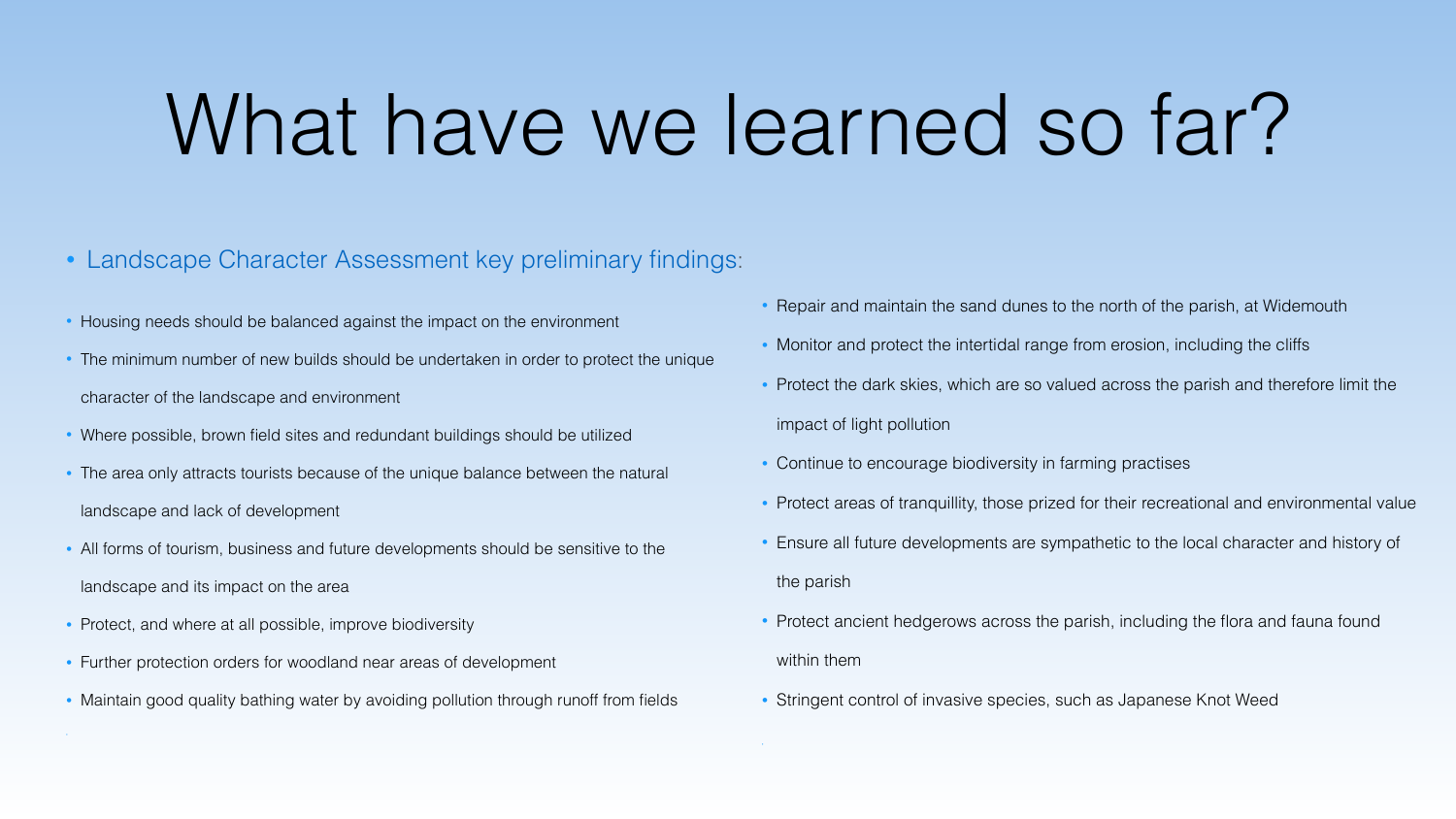# Aims and Objectives

- 
- future policies are met
- the policies as they develop into the final document
- 
- that which you feel is important to be assessed or to form part of the policies
- •Please use the appropriate coloured post-it notes

• The key objectives are simple statements, but what we need now is to develop them so that the aims of the

• You will see the headings of the KEY OBJECTIVES, which have been colour coded for ease of identifying

• The bullet points under each heading are the ways in which the policies might develop to achieve the aims

• We would like to know whether you agree with the detail that is already included and would like you to add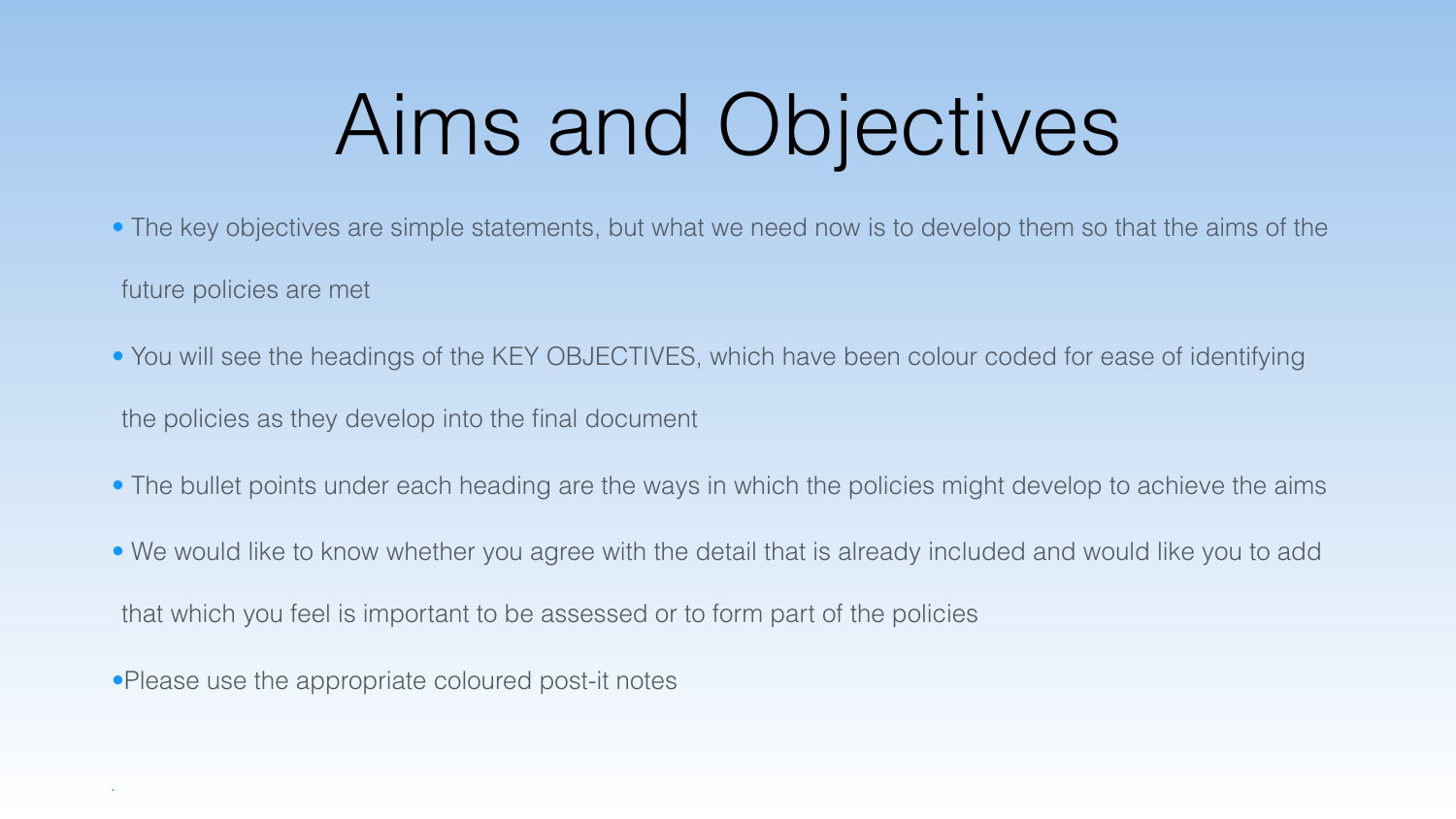## Aims and Objectives

- Housing
- •Character and Environment
- •Business and Employment
- •Community Facilities
- •Public Access
- •Protecting Services and Infrastructure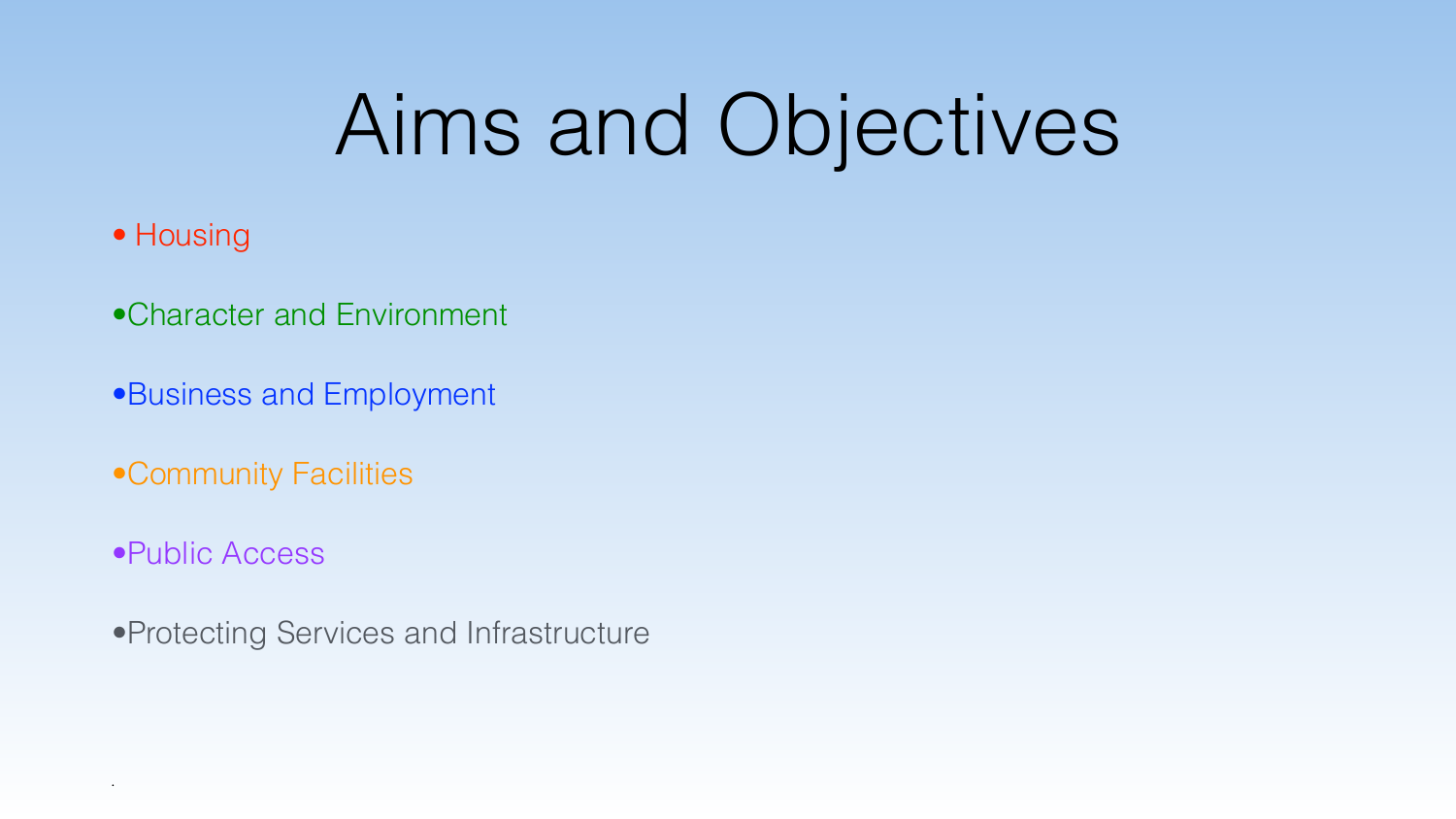# Any Questions?

### • There are written FAQs available